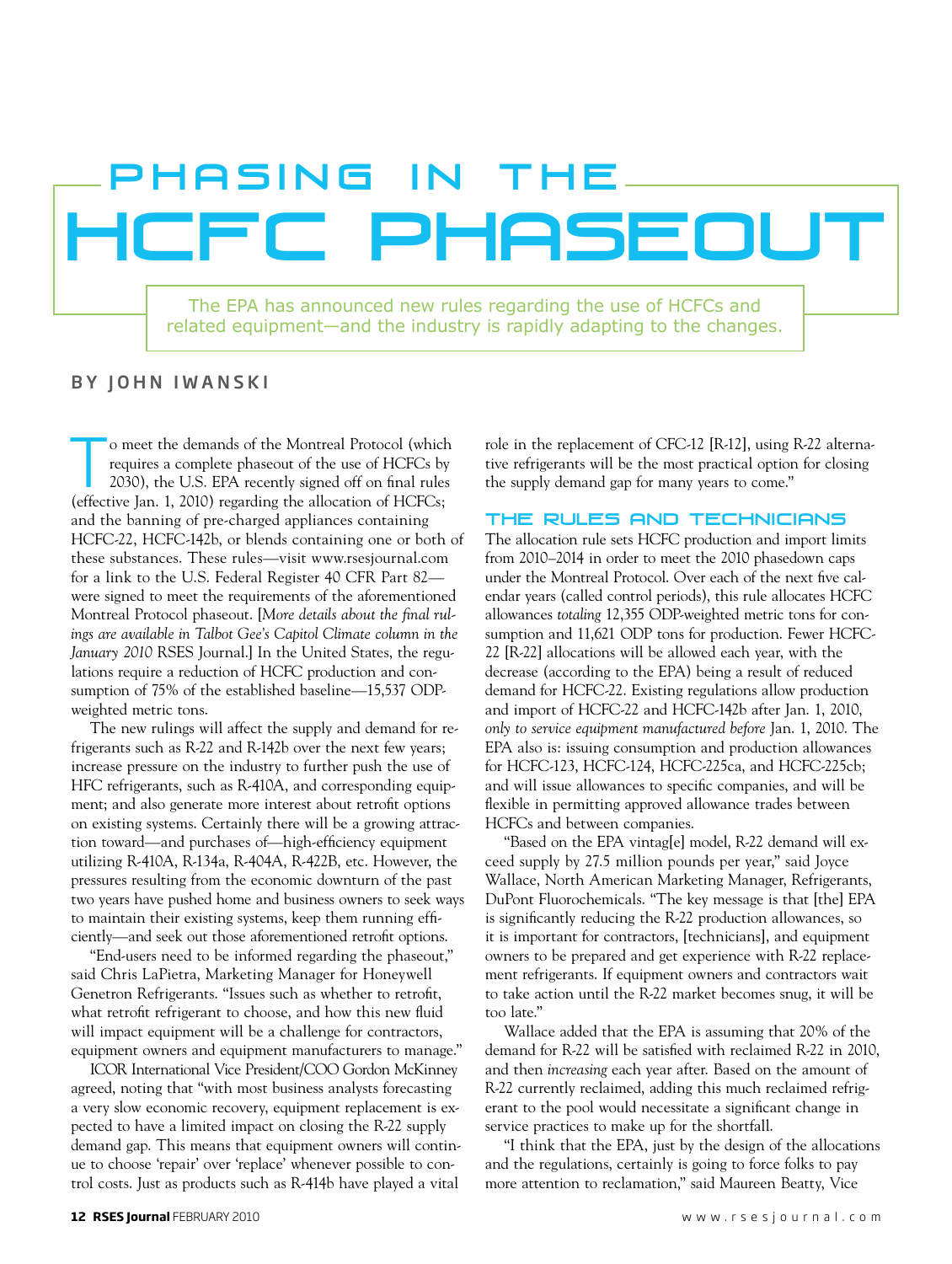## HCFC Phaseout Timeline



The chart at the left highlights the HCFC phaseout schedule for the Montreal Protocol, as well as the proposed model by the EU. The rules set forth by the EPA will reduce allocations of HCFCs in the U.S. each of the next five years.

#### *Courtesy of Emerson Climate Technologies*

President of Operations for National Refrigerants Inc. "If you don't already have a plan [to deal with the supply limitations] for HCFCs, you need to put one in place now."

The pre-charged appliances rule prevents the sale or distribution of pre-charged A/C and refrigeration products and components containing HCFC-22, HCFC-142b, or blends containing one or both of these substances manufactured on

or after Jan. 1, 2010, but *not* to appliances or components manufactured before that date. The rule also applies the same restrictions for appliances to precharged components, such as linesets and pre-charged condensing units.

McKinney noted that while the restrictions on R-22 production/importation could lead to serious supply and demand issues (and subsequently higher prices), "many progressive HVACR contractors and equipment owners have already developed and implemented long-term strategies to cope with the impending demise of R-22." He added that the four basic strategic options include: replacing existing R-22-designed equipment with new HFC-based units; reducing system leaks; improving recovery practices (label cylinders and systems to avoid mixing); and maintaining existing R-22 systems by utilizing non-ODP alternatives such as R-422B and, for low-temp refrigeration systems, R-422C.

Gus Rolotti, Director, Technical Sales and Service for Arkema Inc.'s Fluorochemical group, also made the point that technicians should be wary of "drop-in" replacements for HCFCs

since, as he said, "there are no 'drop-ins,' and alternatives will require a compromise. [HVACR professionals] will need to go through the data and decide what is really important for them. Key aspects to look at are close performance to R-22, with special emphasis on capacity, a lower or comparable GWP to R-22, and a reliable supplier that can provide technical support after a retrofit." [*Note: Technicians and* 

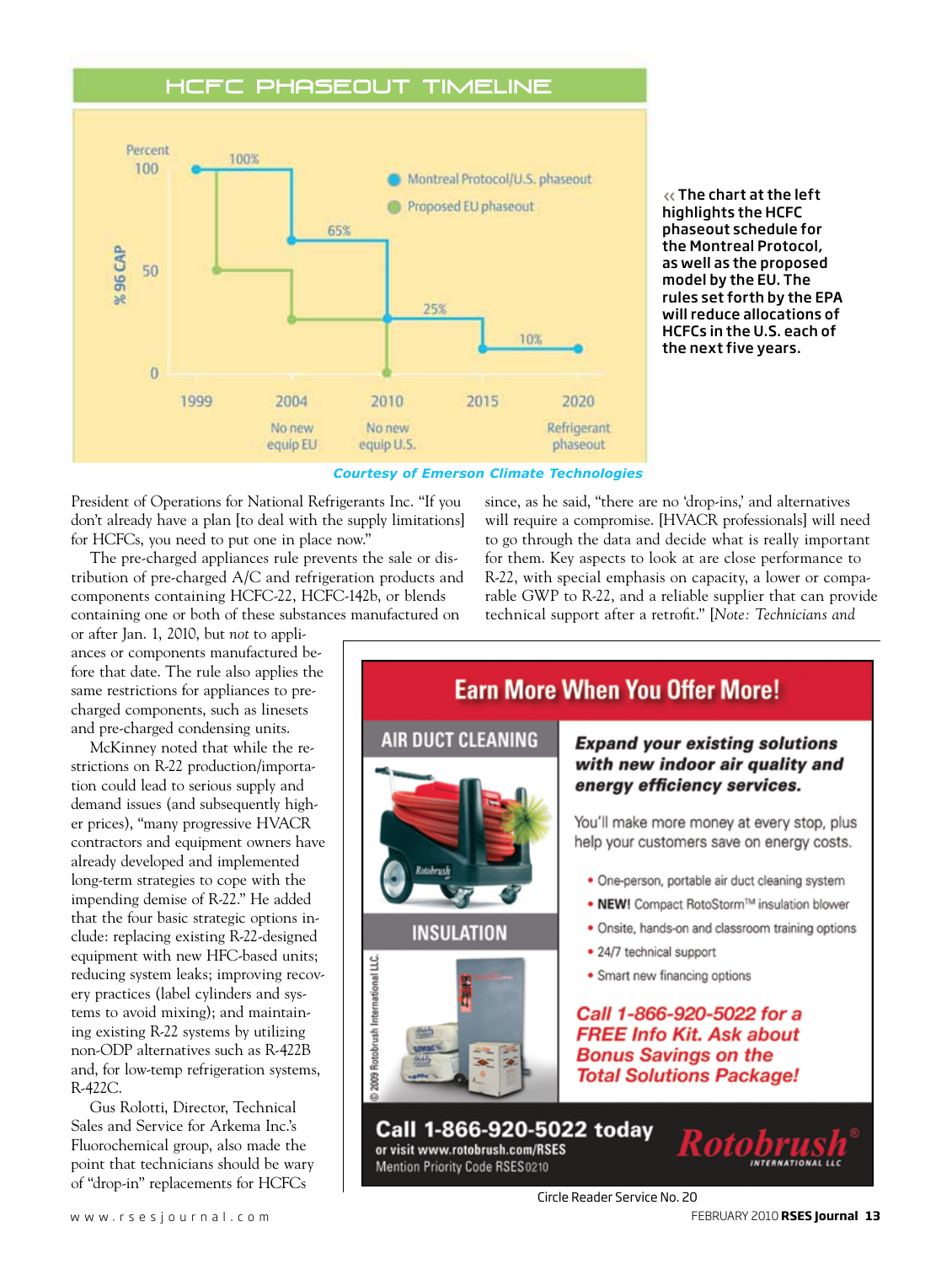| KEY CHARACTERISTICS OF HCFC ALTERNATIVES                    |                  |                 |                 |             |                 |
|-------------------------------------------------------------|------------------|-----------------|-----------------|-------------|-----------------|
|                                                             | R-404A           | R-134a          | R-410A          | R-407C      | Propane         |
| Glide                                                       | $0.50^{\circ}$ C | 0.00            | 0.11C           | 5.40°C      | 0.00            |
| <b>HGWP</b>                                                 | 0.94             | 0.28            | 0.44            | 0.37        | 0.02            |
| Pressure at 54.5 C (kPa)                                    | 2,544            | 1,476           | 3.406           | 2.262       | 1,887           |
| <b>Compressor Energy Efficiency</b><br>Ratio (EER) (% R-22) | 98-109%          | 101%            | $92 - 101%$     | 95-101%     | $98 - 100%$     |
| Capacity (% R-22)                                           | 92-108%          | 65%             | 149-155%        | $98 - 105%$ | 35%             |
| Heat transfer                                               | Same             | Lower           | Higher          | Lower       | Same            |
| Pressure drop                                               | Same             | Higher          | Lower           | Same        | Lower           |
| Tubing size                                                 | Same.            | Larger          | Smaller         | Same        | Same            |
| System performance (% R-22)                                 | 95-105%          | 97-98%          | 98-105%         | 95-100%     | $100 - 103\%$   |
| System cost                                                 | Same             | Slight increase | Slight decrease | Same        | Large increase" |
| Redesign required                                           | Moderate         | Significant     | Significant     | Moderate    | Significant"    |

*Courtesy of Emerson Climate Technologies*

>> Because HFC replacements for refrigerants such as R-22 and R-142B typically are blends of other refrigerants, technicians must account for factors such as glide and capacity. The chart at the right lists the traits of several replacement options.

*contractors should always contact their refrigerant supplier and the equipment manufacturer to discuss any retrofit program. See table above for a list of HCFC-alternative refrigerants and their characteristics.*]

 Beatty added that the relationships that technicians and contractors have established with their wholesalers also will be important. "Wholesalers aren't going to refuse sales to anyone, but they certainly will make a point to take care of their key customers."

## Fact-finding

Refrigerant manufacturers and distributors continue to work with OEMs—and legislators—to make the current phaseout as smooth as possible. But for technicians and contractors working with these substances in the field on a daily basis, education and training remain key elements to providing customers with the most cost-effective options.

For example, LaPietra noted that Honeywell has created brochures; conducted webinars; and held face-to-face meetings with wholesalers and contractors—all part of its effort to serve as a resource for updates on the phaseout process and the impact it will have on the end-user. Other manufacturers, including Airgas, National Refrigerants, ICOR International, DuPont and Honeywell, have created similar programs. And Beatty noted that Web sites such as www.phaseoutfacts. org offer HVACR professionals a wealth of unbiased information and facts to help them make informed recommendations to their customers. [*Note: RSES also has created an R-410A Industry Awareness page, www.rses.org/410a.aspx, where RSES Service Application Manual technical bulletins and* RSES Journal *feature articles on the topic may be viewed.*]

Still, research and data show that in light of the difficult economic conditions of the past few years, contractors continue to hold off on installing higher-efficiency R-410A systems. Emerson Climate Technologies has published several surveys on phaseout preparedness; in fact, a survey the company conducted at the end of 2008 indicated that nearly 60% of contractors surveyed expected to see more R-22 repairs versus replacement with an R-410A system. With a continuing need for R-22 and a diminishing supply of new product, more pressure will fall on service technicians to properly reclaim refrigerant so that it can make its way back into the supply stream.

"The potential shortfall of 27.5 million pounds in supply

can be mitigated by: year-end carryover inventory, retrofitting existing R-22 systems to HFC refrigerants [such as R-438A varieties]; improved leak-reduction practices; increased recovery and reclaim activity; and overall improved refrigerantmanagement practices," said Wallace.

She added that in recent years, the company has enhanced its reclaim program by offering more options through its network of authorized reclaim centers in an effort to make it easier for technicians and equipment owners to return recovered refrigerants.

Beatty said that reclaimers also are making a point to put their best foot forward to ensure that the necessary reclaimed HCFCs make their way back into the supply chain.

"[Reclaimers] are trying to work with EPA and others in the industry to show trade professionals through third-party verification that the proper steps are being taken," she noted. "One of the complaints we've often heard is that 'there is no place to take the gas.' We want to reduce the barrier for reclamation as much as we can."

She added that industry involvement with the EPA has led to things such as a checklist on the EPA's Web site of certified reclaimers (www.epa.gov/ozone/title6/608/reclamation/ reclist.html) and more ways to educate wholesalers and distributors about reclamation options. [*Note: Readers also can*  find more about the reclamation process by reading "The Rush to *Recover R-22" in the March 2009* RSES Journal*; and "Addressing the Refrigerant Reclamation Challenge" in the April 2009*  RSES Journal.]

## **WHAT IS NEXT**

As the phaseout of HCFCs continues, most agree that prices for refrigerants such as R-22 will increase. How much and how soon will depend on a variety of factors, including economic recovery and just how successful the industry is at reclaiming the amount of HCFCs needed to make up for the built-in shortfall in the EPA's regulations.

Another area of interest is the possibility of HFCs being phased down as well. With climate-change and cap-and-trade legislation becoming such a major issue in Washington, D.C., the possibility that these refrigerants also could be included for removal from use is a concern for many. [*Note: HARDI Vice President Talbot Gee discussed this topic in Capitol Climate in the May 2009* RSES Journal*, as well as on pg. 16 of this month's issue.*]